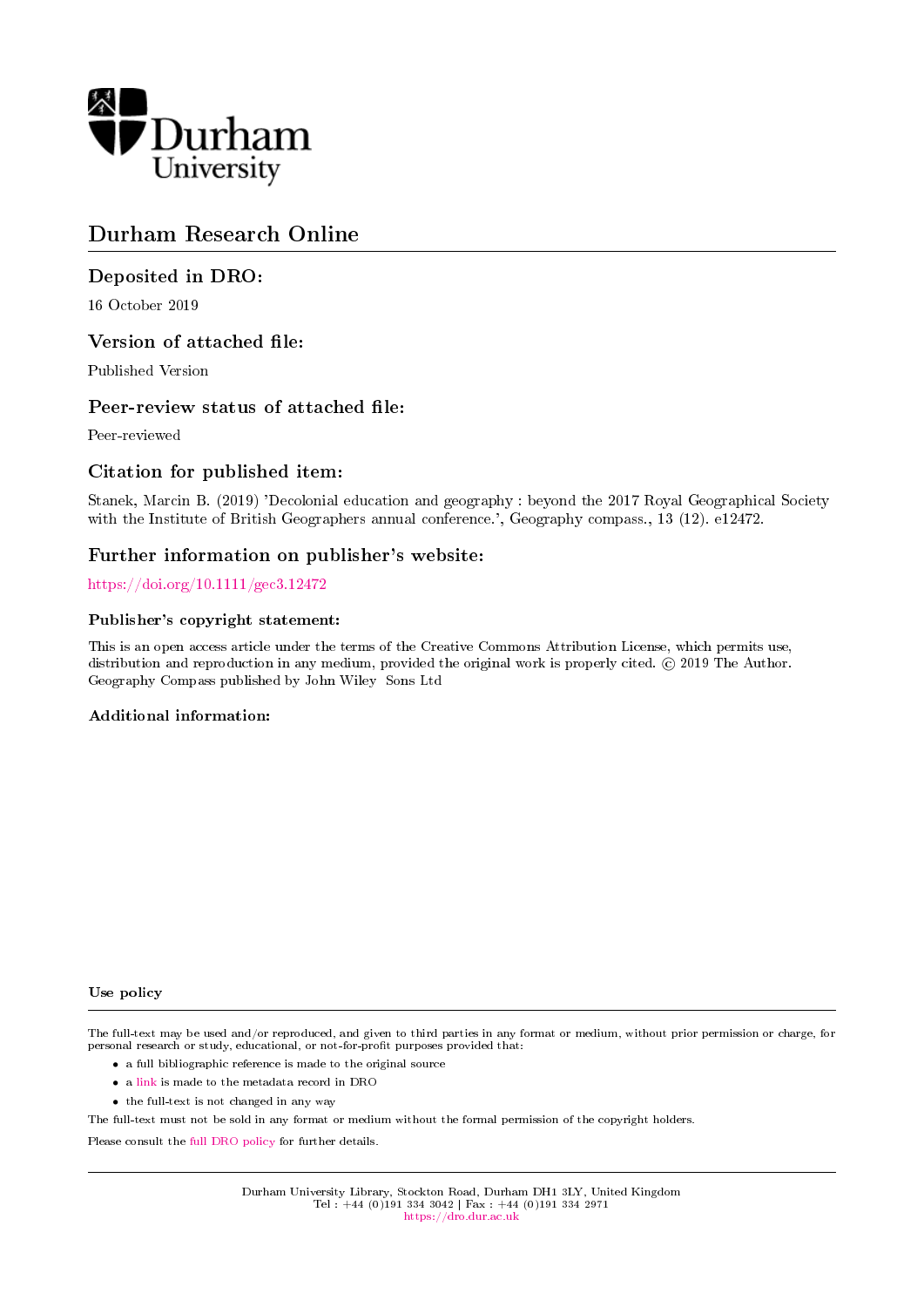## ARTICLE

# WILEY

# **Decolonial education and geography: Beyond the 2017 Royal Geographical Society with the Institute of British Geographers annual conference**

## **Marcin B. Stanek**

Department of Geography, Durham University

#### **Correspondence**

Marcin B. Stanek, Department of Geography, Durham University, Durham DH1, UK. Email: marcin.b.stanek@durham.ac.uk

**Funding information** ESRC

#### **Abstract**

This review is inspired by the recent resurgence of grassroots movements aimed at the decolonisation of education. The departure point of the paper are the numerous, recent academic responses to campaigns such as Rhodes Must Fall, Why is My Curriculum White?, Why Isn't My Professor Black?, and #LiberateMyDegree. Following from there, the narrative is divided into two sections. The first part reviews theoretical approaches to decolonial education, especially those rooted in the modernity/coloniality/decoloniality paradigm. The second part analyses the ways in which geographers have applied these ideas to our discipline. The review pays particular attention to the 2017 Royal Geographical Society with the Institute of British Geographers annual conference, curated under the "Decolonising geographical knowledges" theme. I argue that as geographers, we have to continue reflecting on the meaning of decolonial praxis, especially in relation to geographical education, beyond the recent conference. To these ends, the review concludes with seven specific questions for geographers to consider in the near future.

This is an open access article under the terms of the [Creative Commons Attribution](http://creativecommons.org/licenses/by/4.0/) License, which permits use, distribution and reproduction in any medium, provided the original work is properly cited. © 2019 The Author. Geography Compass published by John Wiley & Sons Ltd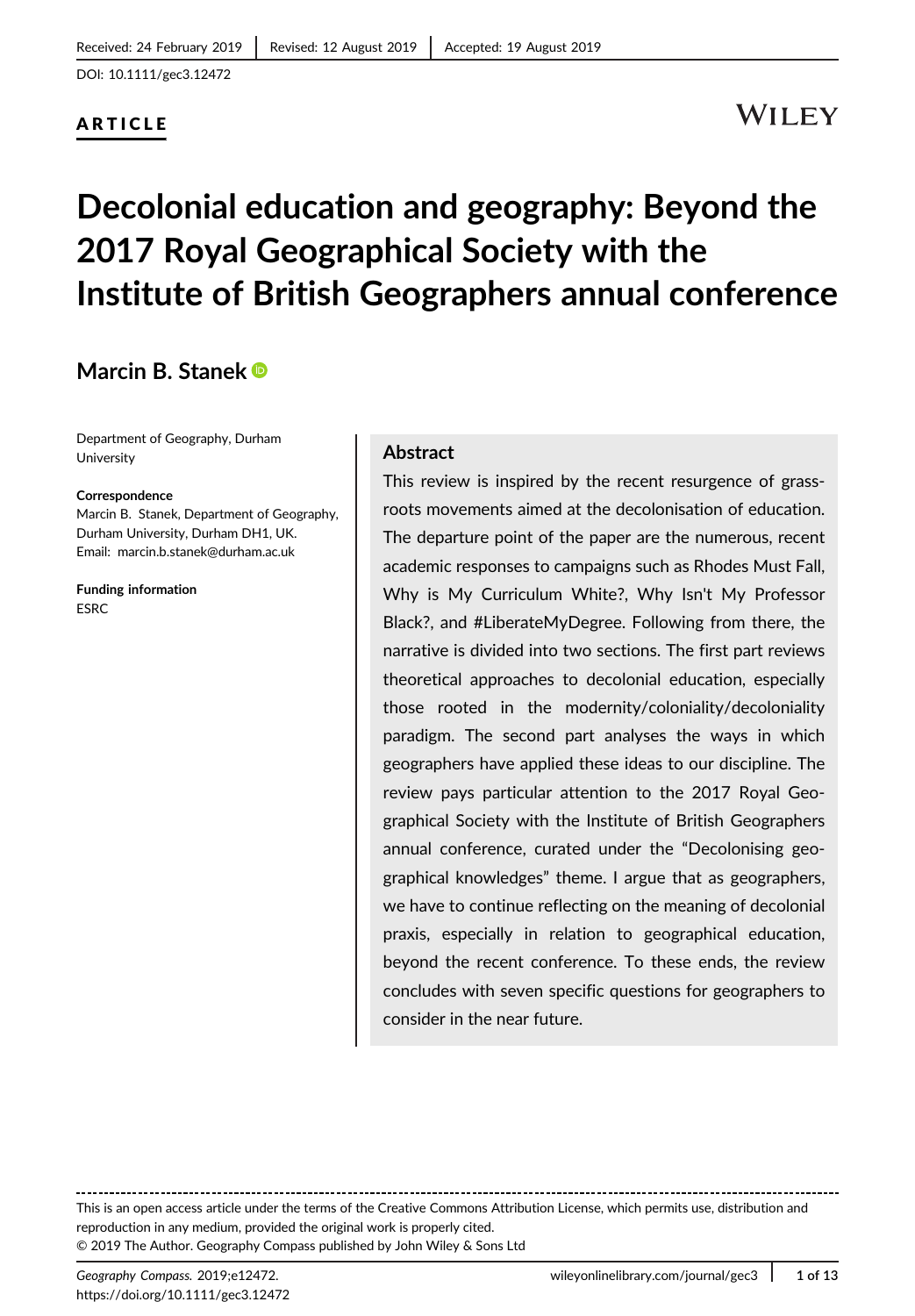## **1** | **INTRODUCTION**

Recent years have seen a worldwide resurgence of grassroots movements aimed at the decolonisation of education. Such initiatives are diverse and include (just to name a few) Rhodes Must Fall in South Africa, Rhodes Must Fall Oxford, Why is My Curriculum White?, Why Isn't My Professor Black?, #LiberateMyDegree, Silence Sam, and Leopold Must Fall (Bhambra, Gebrial, & Nişancıoğlu, 2018; Cupples & Grosfoguel, 2019; Rhodes Must Fall Oxford, 2018). These movements formulate concrete demands for deep, structural decolonisation and democratisation of contemporary universities. For example, the Rhodes Must Fall Oxford campaign is far more than a symbolic call to remove the statue of Cecil Rhodes from Oriel College. Beyond "tackling the plague of colonial iconography," the movement fights for a deep restructuring of "the Euro-centric curriculum" and an end to "underrepresentation and lack of welfare provision for Black and Minority Ethnic (BME) amongst Oxford's academic stuff and students" (Rhodes Must Fall Oxford, 2019, online). Similarly, the #LiberateMyDegree campaign run by the National Union of Students in the United Kingdom demands liberation of higher education, where oppression is understood through a structural silencing of a variety of "liberation groups" including "women, working class, disabled, LGBT+, Black students and those with caring responsibilities" (NUSConnect, 2019, online). While these movements are diverse, they share a common goal of tackling contemporary structural, institutionalised, and intersectional forms of exclusion.

The movements, together with numerous intellectual dialogues happening between Indigenous<sup>1</sup> and BME scholars, inspire many important academic interventions on the topic of decolonial education. Within the Englishspeaking academy, such contributions include a large number of recently published edited volumes, for example *Indigenous and Decolonizing Studies in Education* (Smith, Tuck, & Yang, 2019), *Decolonization and Feminisms in Global Teaching and Learning* (de Jong, Icaza, & Rutazibwa, 2019), *Decolonial Pedagogy* (Wane & Todd, 2018), *Dismantling Race in Higher Education* (Arday & Mirza, 2019), *Unsettling Eurocentrism in the Westernized University* (Cupples & Grosfoguel, 2019), *Decolonising the University: The Challenge of Deep Cognitive Justice* (De Sousa Santos, 2017), and *Decolonising the University* (Bhambra et al., 2018). This review is an invitation for all geographers to further engage with these literatures. Given how we produce and disseminate knowledge, as well as our discipline's colonial heritage, all of us should get involved with those debates. I argue that as geographers, we have to keep reflecting on the meaning of decolonial praxis, especially in relation to geographical education. The paper is divided into two main parts. First, I discuss more theoretical literatures; drawing on insights from the modernity/coloniality/decoloniality research programme (hereafter MCD), I delineate strong links between decolonial theories and decolonial education. Second, I analyse how geographers have applied these ideas to our discipline, focusing especially on debates around the 2017 Royal Geographical Society with the Institute of British Geographers (RGS-IBG) conference, curated under the "Decolonising geographical knowledges" theme.

#### **2** | **DISCLAIMERS**

Before I begin, I must make three important disclaimers. The first is that efforts to decolonise learning and teaching are nothing new. While this review will focus on the recent resurgence of decolonial pedagogies in academic literatures in the Western world, it is essential to remember that Indigenous, First Nations, and Black Peoples have fought for their own pedagogical projects since the very beginning of colonial times. For example, in the Bolivian Andes, how Indigenous People have been fighting for the recognition of their ways of learning and teaching is documented in sources at least since the nineteenth century (Gotkowitz, 2011; Lopes Cardozo, 2011; Maldonado Rocha, 2017). Academic debates on decolonial education amongst Bolivian intellectuals are numerous and much more advanced to equivalent debates in the English-speaking world (Patzi, 1999; PROCEP, 1993; Rivera Cusicanqui, 2010; Saavedra, 2007; Saavedra, 2014; Spedding Pallet, 2011; Tapia, 2014).

The second disclaimer is about my positionality. An important element of decolonial pedagogy of any kind is an openness about one's position within the global geography of epistemic power relations. I am a White, queer, male,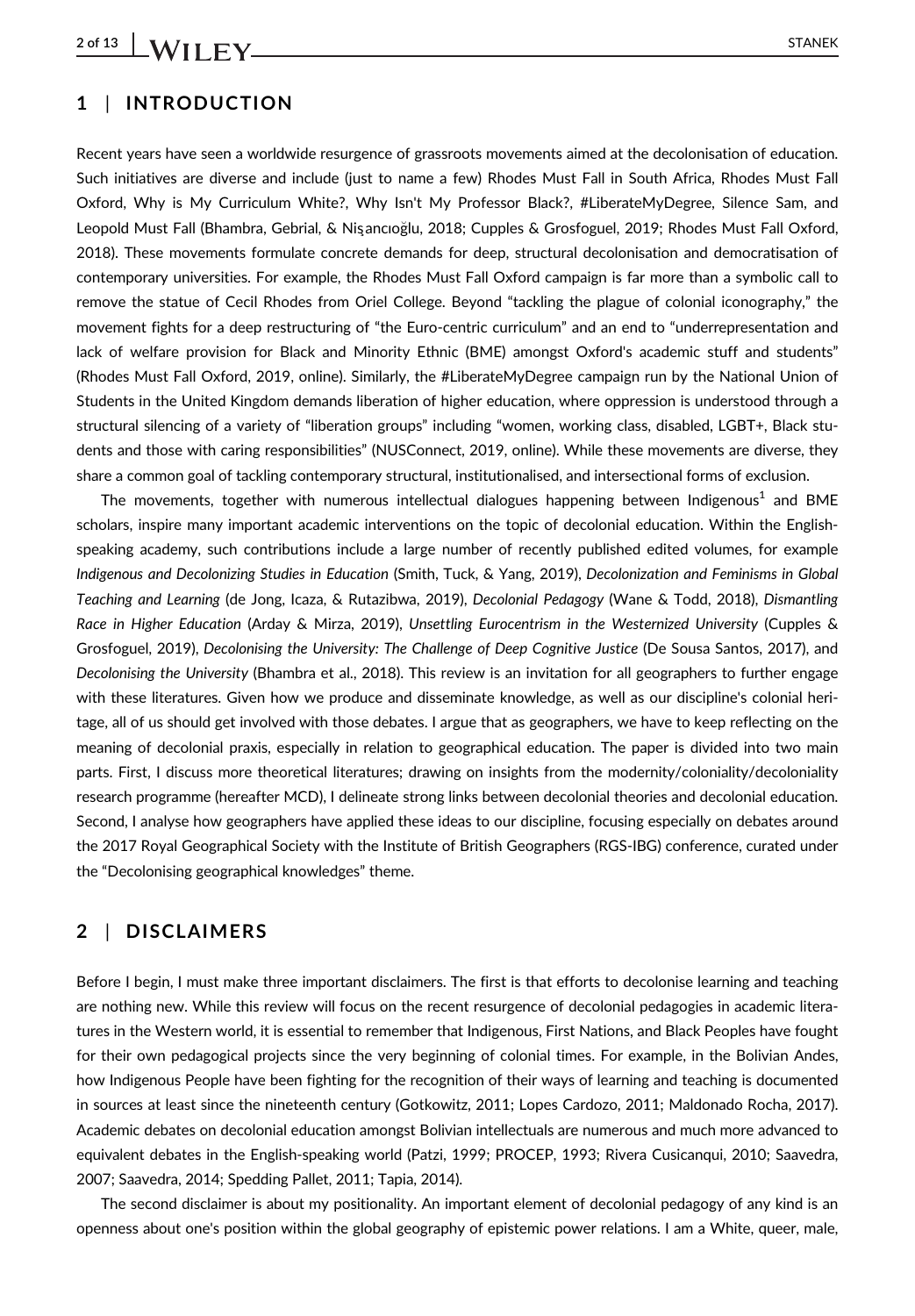Polish PhD student studying at a Geography department at an English university. I was introduced to decolonial theories as an undergraduate student at the University of Edinburgh, where I took an optional module run by professor Julie Cupples. Learning about decolonial theories, especially the MCD, had a profound personal effect on me. I felt that I was introduced to a theory which accurately describes how I feel as an Eastern European queer person in an English-speaking academic environment. Since then, searching for possible raptures and openings, which have decolonial potential with respect to Westernised education systems, became my political commitment, both personally and professionally. As such, I am writing to you as someone who is not a decolonial scholar per se, but as someone who is middle-class, relatively privileged and ambiguously positioned with respect to global epistemic power relations, but committed to more ethical, reflexive, and loving learning and teaching.

The final disclaimer concerns the theoretical approach to the topic adopted. While I refer to a range of different postcolonial, decolonial, and anti-colonial theorists, my approach is grounded in the MCD. That is because a large amount of recent scholarship which focuses on decolonial education claims theoretical grounding in that research programme (although approaches coming from settler colonial contexts begin to emerge as clearly separate; see Smith et al., 2019). I am also particularly connected to the MCD because it is the framework most often used by my research partners in Bolivia. While there are significant differences and disagreements within and between different strands of postcolonial, decolonial, and anti-colonial thinking, these are beyond the scope of this brief review (for accounts of these differences, see Asher, 2013; Bhambra, 2014). In here, I see these approaches as parallel and focus on how geographers have taken debates about decoloniality up within the context of our discipline.

## **3** | **DECOLONIAL THEORIES AND DECOLONIAL EDUCATION**

#### **3.1** | **Modernity/coloniality/decoloniality**

The underlying premise of decolonial scholarship is that despite the official end of colonial rule, we continue to live in a world underpinned by colonial situations. The latter are defined by Grosfoguel (2007, p. 220) as "cultural, political, sexual, spiritual, epistemic and economic oppression/exploitation of subordinate racialized/ethnic groups by dominant racialized/ethnic groups with or without the existence of colonial administrations." In relation to colonial situations, Maldonado Torres (2007, p. 243) makes a clear distinction between coloniality and colonialism:

*Colonialism denotes a political and economic relation in which the sovereignty of a nation or a people rests on the power of another nation, which makes such nation an empire. Coloniality, instead, refers to longstanding patterns of power that emerged as a result of colonialism, but that define culture, labor, intersubjective relations, and knowledge production well beyond the strict limits of colonial administrations. Thus, coloniality survives colonialism. It is maintained alive in books, in the criteria for academic performance, in cultural patterns, in common sense, in the self-image of people, in aspirations of self, and so many other aspects of our modern experience.*

Maldonado-Torres hints at a close relation between coloniality and the modern experience, or modernity. One of the main arguments put forward by MCD scholars is that "modernity and coloniality are two sides of the same coin." The two are often referred to as modernity/coloniality (Mignolo, 2009, p. 42).

The MCD research programme is politically committed to decoloniality. For Mignolo and Walsh (2018, p. 4), the role of decoloniality is to open possibilities for "undo[ing], disobey[ing] and delink[ing]" from coloniality in order to "construct paths and praxis towards an otherwise of thinking, sensing, believing, doing and living." Decoloniality

*is not a new paradigm or mode of critical thought, [but] a way, option, standpoint, analytic, project, practice, and praxis [based] not only [on] the purview of peoples who have lived the colonial difference but,*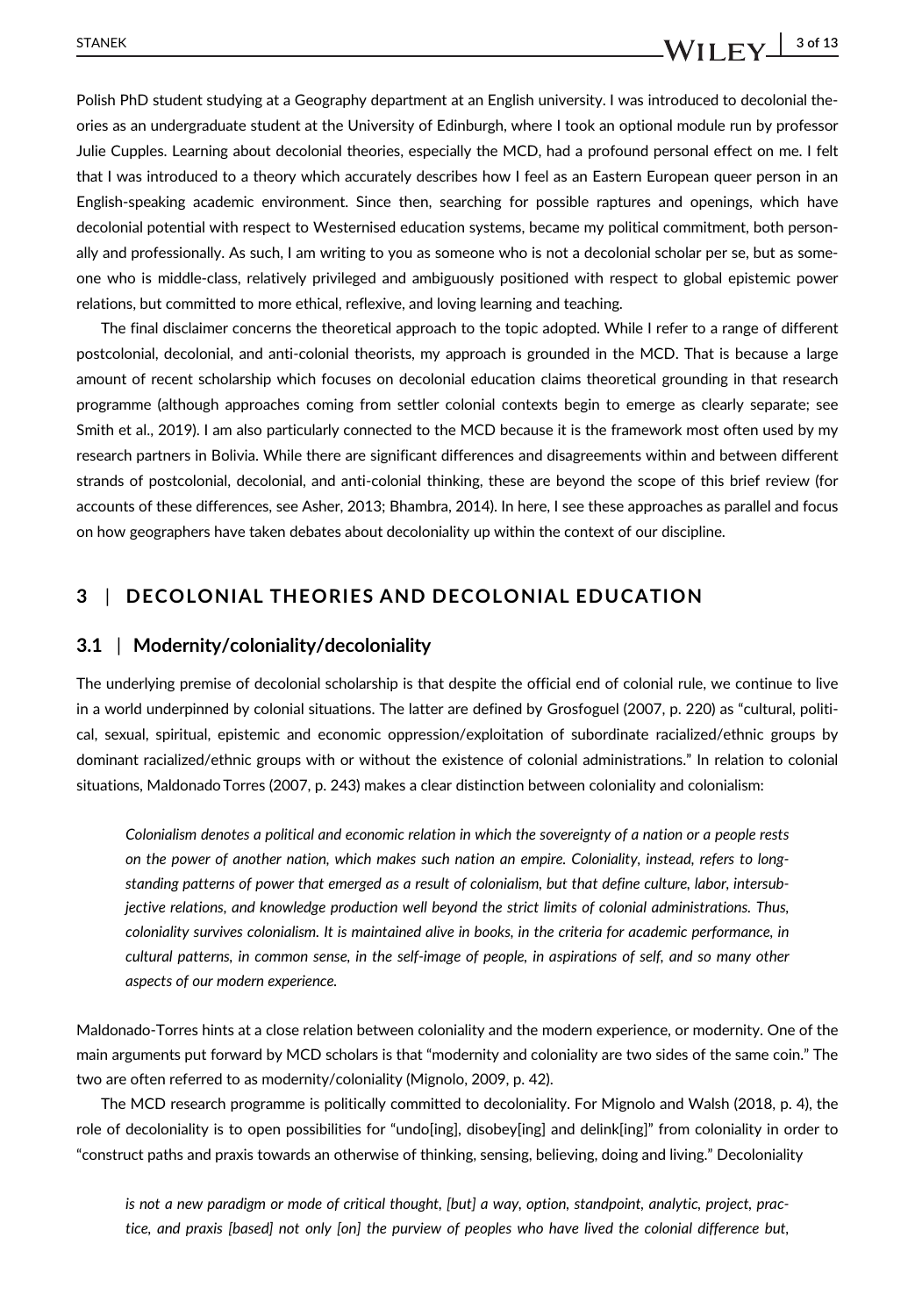*more broadly, of all of us who struggle from and within modernity/coloniality's borders and cracks. (Mignolo & Walsh, 2018, p. 5)*

"The ultimate decolonial horizon," or the "decolonial *for*" is the "end of modernity," which would also mean the end of coloniality and no further need for decoloniality (Mignolo & Walsh, 2018; emphasis original). A world in which many worlds fit, to borrow from the Zapatistas, or the so-called pluriverse, as conceptualised by Escobar (2017). Decolonial education for a pluriversal world is inevitably linked to the politics of knowledge production in modern/colonial times, to which I turn next.

#### **3.2** | **The four genocides/epistemicides and the modern thinking subject**

Based on a historical reading from a Latin American perspective, MCD scholars suggest that as a system, modernity/coloniality originates in the late fifteenth century. Recognising the formative role of the events of that century for the modern/colonial system has profound implications for our understanding of contemporary knowledge politics. Grosfoguel (2013) writes about four specific, historically located genocides/epistemicides. He borrows the term epistemicide from De Sousa Santos (2010) in Grosfoguel, 2013, p. 74) who understands it as "extermination of knowledge and ways of knowing." The first genocide/epistemicide is the expulsion of Muslims and Jews from Al-Andalus by the Catholic Monarchy conducted "under the slogan of 'purity of blood,'" just before the initial Conquest of the Americas (Grosfoguel, 2013, p. 78). This genocide/epistemicide involved massive killings of Muslim and Jewish populations who inhabited the southern part of the Iberian Peninsula; brutal conversions of those who survived to Christianity; repopulation of the territory with Catholics; and burning of Muslim and Jewish libraries, which at the time were significantly larger than those of the Christians. The second genocide/epistemicide is the adoption of this model in the Conquest of the Americas. Similarly to the conquest of Al-Andalus, European penetration of the Americas comprised of ruthless killings, forced conversions to Christianity and burning of "códices," or written collections in which Amerindians stored their knowledges. The third genocide/epistemicide is that committed against Africans kidnaped and enslaved in the Americas, who "were submitted to a regime of epistemic racism that forbade their autonomous knowledge production" (Grosfoguel, 2013, p. 84). The forth genocide/epistemicide was that committed against women in Europe who possessed and transmitted ancestral knowledges as "[m]illions [of them] were burned alive [and] accused of being witches [because] their autonomy, leadership and knowledge threatened Christian theology" (Grosfoguel, 2013, p. 85). While this form of genocide/epistemicide was practiced already in the Middle Ages, its significant intensification in 16th and 17th century is connected to African enslavement and the wider colonial system (see Federici, 2004). The four genocides/epistemicides clearly exemplify the epistemic aspect of 15th and 16th century colonialism.

For MCD scholars, neither the fathers of Enlightenment, such as Descartes, nor those of Renaissance, including Kant, would have been able to theorise in the way they did without the four genocides/epistemicides of the 16th century (Grosfoguel, 2013; Mignolo & Walsh, 2018). Given that it is commonly agreed that either Enlightenment or Renaissance mark the beginning of modern philosophy, "coloniality is constitutive, not derivative, of modernity" (Mignolo & Walsh, 2018, p. 4). For example, Cartesian philosophy implies a separation of the body and mind, which is a primary condition for the emergence of a detached, abstract, universal thinking subject, whose knowledge is supposedly applicable to everyone, everywhere (Grosfoguel, 2012a). However, such separation would not be possible without the previous colonial conquest, which aimed at extermination of non-White/European/heterosexual/male bodies and their ways of thinking. In other words, the colonial "I conquer, therefore I am," or "I exterminate, therefore I am" form the darker side of the modern "I think, therefore I am" (Grosfoguel, 2013). It is because of its embeddedness in colonialism, that the Cartesian thinking subject can pretend to make "claims to truth, universally valid for everyone on earth" (Grosfoguel, 2012a, p. 90). This explains Enlightenment claims to "zero-point philosophy," which is a particular perspective that presents itself as universal, independent on one's "sexuality, gender, ethnicity, race, class, spirituality, language, or epistemic location within power relations" (Grosfoguel, 2012a,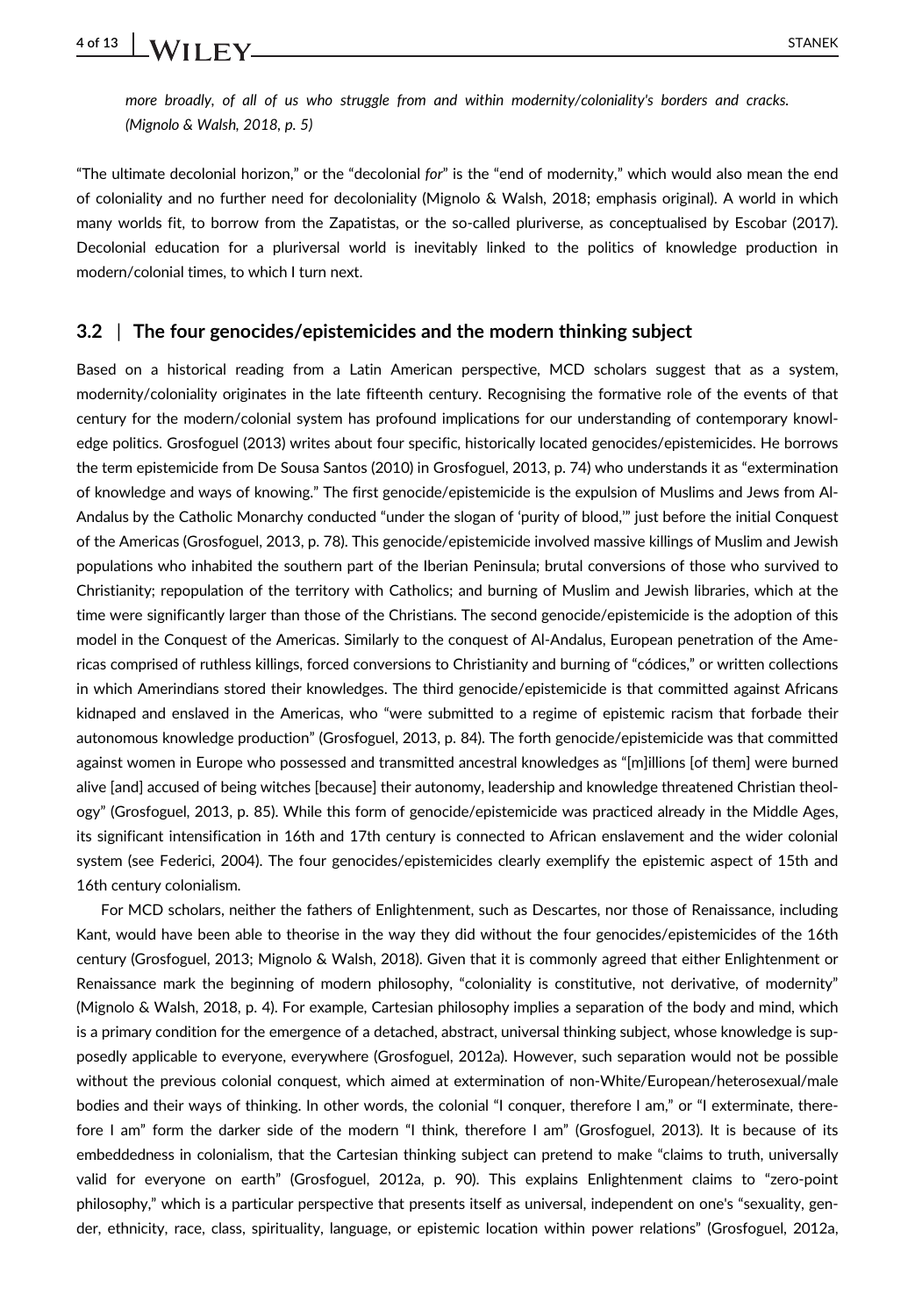p. 89; see also Castro Gomez, 2003). Through this, and many other examples, scholars working within the MCD show that epistemic coloniality is deeply inscribed in the foundations of the modern/colonial world.

Being at the heart of modernity, epistemic coloniality cannot be understood in isolation to other forms of colonial exclusions. Here, MCD scholars turn to an Andean concept of colonial matrix of power (hereafter CMP), or "a complex structure of management and control composed of domains, levels and flows" (Mignolo & Walsh, 2018, p. 142). The domains form the so-called *content of the conversation* within modernity and include its "political, economic, religious, epistemic, aesthetic, ethnic/racial, sexual/gender subjective" tools of power (Mignolo & Walsh, 2018, my emphasis). The CMP implies that the domains, or the content of the conversation, are controlled at the level of enunciation, where few "experts" making claims to universal knowledge define the *terms of the conversation* (Mignolo & Walsh, 2018, my emphasis). "The experts" usually govern knowledge-making institutions, such as "colleges, universities [or] research centres [and are] trained and experienced politicians, CEOs of banks and corporations" (Mignolo & Walsh, 2018, p. 143). The functioning of the CMP and the wider modern/colonial epistemic politics is key to decolonial pedagogy, which I analyse in the next section.

#### **3.3** | **MCD and decolonial education**

Conceptualisations of knowledge politics within the modern/colonial system translate into specific aspects of decolonial education. For example, when Mignolo writes about the CMP, he underlines that "decoloniality shall focus on changing *the terms of the conversation* that would change the content" as mere changes in the content leave colonial structures intact (Mignolo & Walsh, 2018, p. 144, my emphasis). This is aligned with multiple student campaigns and recent academic interventions that call for decolonisation of education understood as deep, structural rearrangement of the system. For them, coloniality of contemporary universities is a multi-faceted issue that encompasses a broad range of political, economic, and cultural exclusions of non-White/male/European/ Christian/heterosexual students and academics.

Another explicit reference to decolonial education is Walsh's (2015) critique of Freire's work. She reflects on the development of her praxis following Freire's death and her experiences participating in the *Escuelita Zapatista* (the Zapatista's pedagogical project). She explains the changing meaning of revolutionary, liberating education for critical consciousness and defines "decolonial pedagogies as actions that promote and provoke the fissuring or cracking of the modern/colonial order, and enable and give sustenance and force to the otherwise" (Walsh, 2015, p. 19). Elsewhere, Walsh (2007, p. 227) suggests that critical theory is not immune to epistemic universalisms and exclusions and decolonial education has to reach beyond it. For her, an engagement with decolonial pedagogies requires reflection on the following questions: "who produces critical knowledge, for what purposes, and with what recognition?" (Walsh, 2007 , p. 227).

A further set of interventions which focus on the relation between coloniality, contemporary university, and a possible shift to a pluriversity is published in the special issue of *Human Architecture* (2012). The issue was prepared following a conference entitled *Which University and Universalism for Europe Tomorrow? A Dialogue with the Americas.* De Sousa Santos's (2012) intervention poses 12 "strong questions" for contemporary universities concerned with decolonising universities in the age of globalisation, knowledge economies, university rankings, the Bologna process, unhealthy employment hierarchies, the public status of the university, and epistemic universalism. Grosfoguel (2012b, p. 89) adds that theoretical frameworks, which underpin research at Westernised universities, are "based on the knowledge produced by a few men from five countries in Western Europe (Italy, France, England, Germany and the USA)." He links their epistemic privilege with the four genocides/epistemicides and concludes that

*to decolonize the structures of knowledge of the Westernized university will require among other things to: 1) acknowledge the provincialism and epistemic racism/sexism […] 2) break with the uni-versalisms where one defines for the rest […] 3) bring epistemic diversity to the canon of thought to create a pluriverse of meanings and concepts. (Grosfoguel, 2012b)*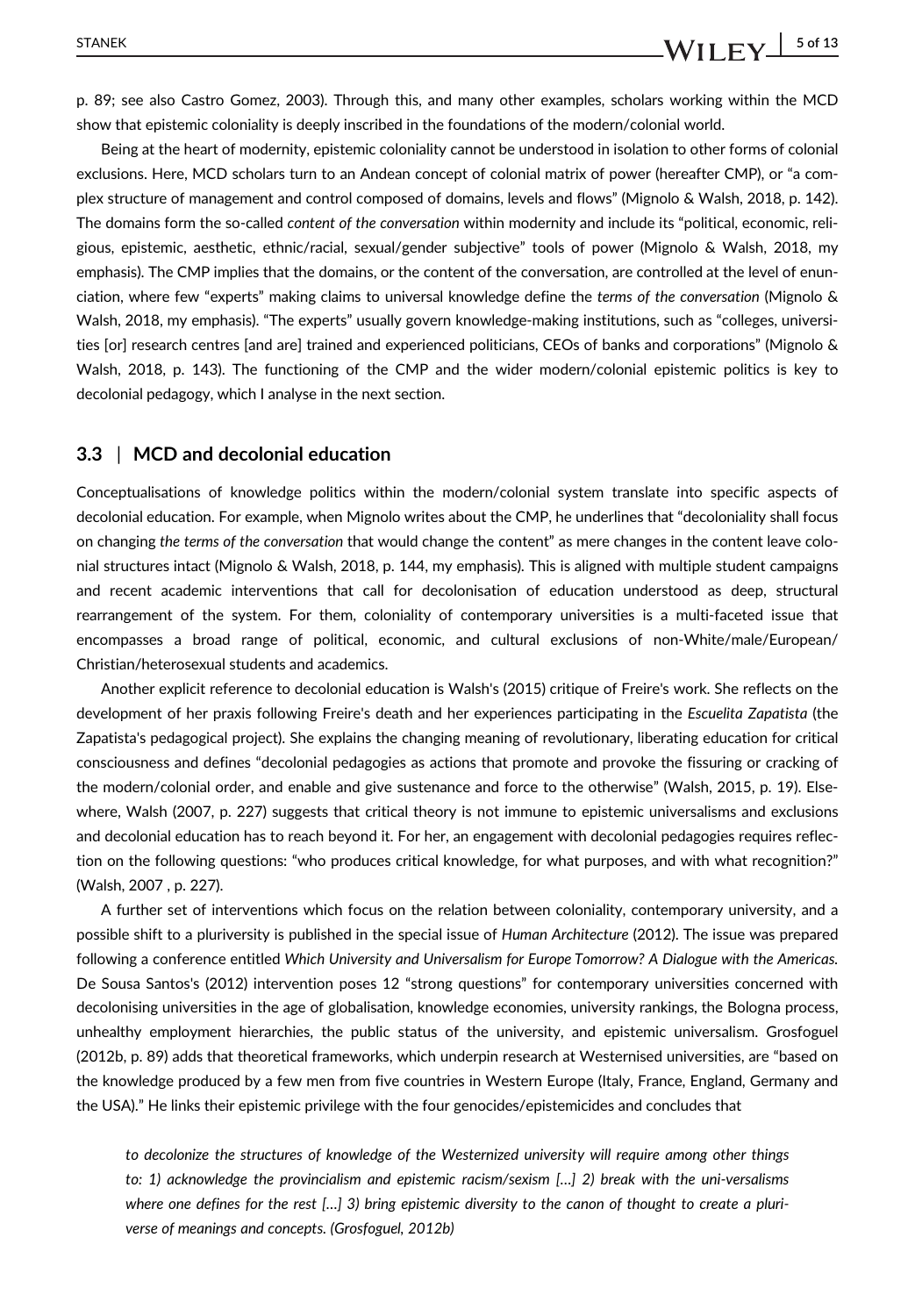While the focus in here is on decolonial education grounded in epistemic pluriversality, profound material and structural changes within the system are necessary for decolonial praxis. In relation to this, MCD scholars are in agreement with their colleagues working with postcolonial and anti-colonial theories, to which I turn next.

#### **3.4** | **Decolonial education beyond the MCD**

Beyond well-known works of Freire (1970, 1978, 1985) and hooks (1991, 1994, 2003), Ngũgĩ wa Thiong'o is considered as a pioneer in thinking about decolonial pedagogy (Thiong'o, 1981). In his seminal piece, *Decolonizing the Mind*, Ngũgĩ focuses on the role of language in education and argues for a liberating pedagogy, re-centring Africa through writing and teaching in African languages. For Mbembe (2016), Ngũgĩ's work is crucial to contemporary efforts to decolonise African universities. Intellectuals committed to decolonial education also turn to Fanon (1963), especially his critique of "Africanization" in the third chapter of *The Wretched of the Earth.* There, Fanon offers lessons on the limits of short-sighted views of postcolonial nation building, which is often confined to a transfer of power from former colonial metropoles to a small group of privileged bourgeoisie from the former colonies. According to Mbembe (2016), Fanon's critique develops an understanding of decolonial education as a project of deep epistemic, economic, political, and racial restructuring. In postcolonial contexts, Spivak's (2004, 2012) *Righting Wrongs* and *An Aesthetic Education in the Era of Globalization* both critique hegemonic understanding of learning and teaching for its coloniality. Spivak argues that an aesthetic education, deeply embedded in critical, place-based humanities is the most effective tool for bringing about justice for the postcolonial, globalised world. Alexander (2005) in her book *Pedagogies of Crossing*, conceptualises contemporary colonial oppressions and liberation struggles as pedagogies in themselves. Focussing on "the multiple operations of power, of gendered and sexualized power that is simultaneously raced and classed" and works beyond the confines of a single nation-state, Alexander argues for a constructive reading of multiple forms of oppression as difficult lessons in more inclusive, "more fully human" way of being in the world (Alexander, 2005, pp. 4–17). While these contributions represent a range of postcolonial, decolonial, and anti-colonial takes on education, a distinct approach emerges from academics and activists in settler colonial contexts, especially Canada and New Zealand.

In the settler colonial context, scholars turn to an article by Tuck and Yang (2012, p. 2) who critique "civil and human rights-based social justice projects" for "subsuming" decolonisation as a metaphor for their political commitments. They argue that decolonisation "is not an approximation of other experiences of oppression" but a project which specifically aims at "repatriation of Indigenous land" (Tuck & Yang, 2012, pp. 1–3). Their focus on settler's "moves to innocence" and ethics of incommensurability are of key importance to anyone committed to the decolonisation of education. While Tuck and Yang's (2012) point is at a certain tension with a very broad, intersectional understanding of coloniality articulated by MCD scholars, the two can be understood through the context of their enunciation. Decolonisation and decoloniality are not exactly the same. The former is a struggle against colonialism, including settler colonialism, and the latter against coloniality. Decolonial praxis in Latin America involves a slightly different set of actions to decolonising praxis in Canada or New Zealand. Importantly, both decolonial and decolonising pedagogies argue for a praxis that is context-specific and offers a deep restructuring of learning and teaching within the modern/colonial and settler colonial contexts, respectively. Neither decolonial nor decolonising pedagogies claim universality and both have to be considered as equally important parts of a decolonial pluriverse of understandings.

Tuck, McKenzie, and McCoy (2014, p. 13) argue for land education, understood as

*Education [that] puts Indigenous epistemological and ontological accounts of land at the centre, including Indigenous understandings of land, Indigenous language in relation to land, and Indigenous critiques of settler colonialism. It attends to constructions and storying of land and repatriation by Indigenous peoples, documenting and advancing Indigenous agency and land rights.*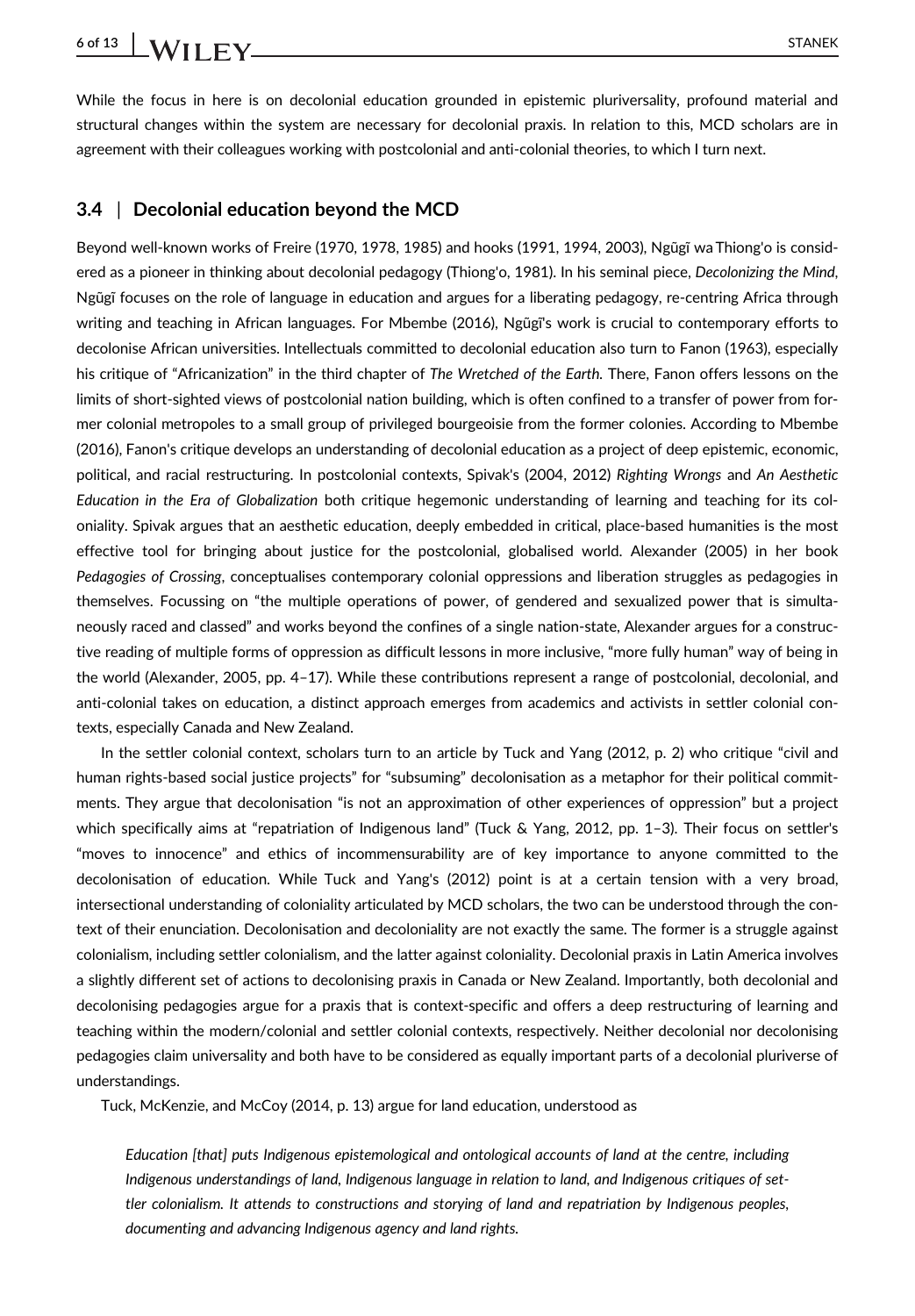According to Chambers (2008), as discussed in Tuck, McKenzie, and McCoy (2014, p. 14), land education requires a "curriculum of place [which] calls for a different sense of time, enskillment, 'education of attention' and wayfinding." A land-based decolonising praxis is further developed by Smith et al. (2019). In their recent collection authored by a large group of Indigenous scholars and practitioners, *Indigenous and Decolonizing Studies in Education*, they reflect on practical examples of land education, complexities of intersectionality, community education, decolonising education projects implemented on a mass scale, and many others. In settler colonial contexts, Wane and Todd (2018), Cote-Meek (2014), and Kuokkanen (2007) all offer theoretically and empirically rich analyses of decolonial resistance in, primarily Canadian, educational contexts. In the next section, I analyse geographers' most recent efforts to address issues tackled by decolonial education literatures within the context of our discipline.

## **4** | **DECOLONISING GEOGRAPHICAL EDUCATION**

Geographers have brought debates surrounding decolonial education to our discipline in multiple ways. Such contributions focus primarily on decolonising geographical knowledge and decolonising geographical higher education. The majority of interventions are centred around the 2017 RGS-IBG conference chaired under the theme of *Decolonising geographical knowledges: opening geography out to the world* (see Sundberg, 2014; Cupples & Glynn, 2014 for examples of geographers' previous engagements with decolonial literatures). Both *Area* and *Transactions of the Institute of British Geographers* published special issues on the conference's theme. Below, I will first analyse responses which focus on decolonising geographical education and then on decolonising geographical knowledges more broadly.

#### **4.1** | **Decolonising geographical education**

Following a visit to the University of Cape Town and the Rhodes Must Fall campaign, Elliott-Cooper (2017, p. 332), a geographer based at a British university, asks "how can our work be used to dismantle colonialism and its legacies?" He suggests that

*geographers sit at a historical crossroads in academia, and there is no middle, benevolent way forward. We can either attempt to ignore, and implicitly reproduce, the imperial logics that have influenced the shape of British Geography since its inception, or actively rethink and dismantle imperialism's afterlife by unlearning the unjust global hierarchies of knowledge production on which much of the Empire's legitimacy was based. (Elliott-Cooper, 2017, p. 334)*

Esson (2018) takes the debate further and asks why the geography curriculum is so white? He uses analytical tools from critical race theory, social justice, and decolonial approaches to suggest proposals for change, including a communal adoption of antiracist positions in response to all kinds of racisms. Based on ethnographic material, Tolia-Kelly (2017) analyses qualitative accounts of everyday racism experienced individually by a group of Black, female geography scholars. Following this analysis, she "calls for race equality to effect change in the everyday experience of racisms within academia, beyond paper politics" and suggests that "an empathetic approach to the treatment of black colleagues is necessary" (Tolia-Kelly, 2017, p. 324). Desai (2017) offers a quantitative look into the experiences of BME geographers. The numbers are frightening. The proportion of BME staff members in geography departments is half of the average number of BME staff at U.K. universities. The percentage of BME students who choose to study geography is on average 13 points smaller compared with an average across other disciplines. Only 7% of geography undergraduates are BME. Their degree results, especially first class degrees are lower than those of White students (see also McIlwaine & Bunge, 2018). Perhaps one of the reasons for this discrepancy is that, as geographers, we do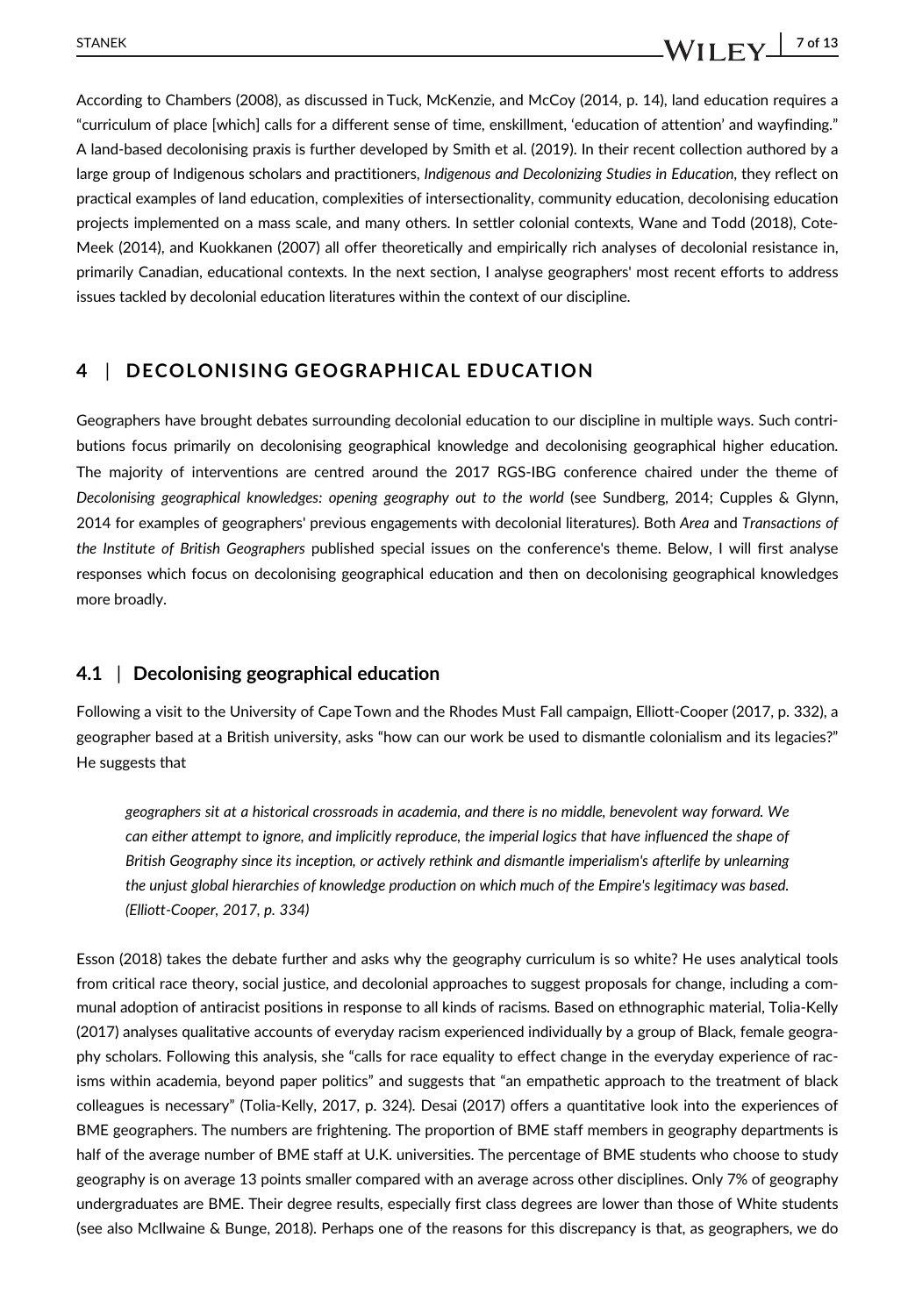not do enough to rethink our curricula and courses as they continue to privilege White students and their perspectives.

A hopeful exception to this is Daigle and Sundberg's (2017) paper, in which they self-reflect on the process of co-teaching an introductory human geography course, re-designed to unsettle colonial and racist knowledge production. The obstacles they faced, especially in the form of "anger, frustration, hostility, antagonism, denial, sorrow and pride" expressed by the students taking the course, show the profound decolonial potential of their approach. While not explicitly decolonial, a special issue on geography textbooks might offer somewhat similar inspirations regarding more critical teaching praxis (Murray & Overton, 2018; Sidaway & Hall, 2018; Sparke, 2018). Speaking to our positionality beyond lecture theatres, Legg (2017, p. 347) argues for decolonialism, rather than decoloniality. He understands the former as "challenging the practices that made colonies and which sustain colonial durabilities" as opposed to the latter, conceptualised as "un-acquiring colonies." As such, decolonialism emphasises an infinite and processual project, which does not claim a specific endpoint, that is, "the wholly decolonised academic subject" (Legg, 2017, p. 347).

While all of these interventions argue for a need to address the colonial nature of current geographical education, given the sheer size of our discipline, many more students and academics need to be involved in decolonial efforts for geography classrooms and lecture rooms to become more decolonial.

#### **4.2** | **Decolonising geographical knowledges**

Beyond focusing on education, geographers also question the politics of knowledge production within the discipline. Such debates have been going on for at least 20 years, especially amongst feminist and postcolonial geographers (Blunt & McEwan, 2002; Blunt & Wills, 2000; Domosh & Seager, 2001; Jazeel & McFarlane, 2010; Noxolo, 2009; Noxolo, Raghuram, & Madge, 2008; Power, 2003; Rose, 1997). Below, I focus on most recent accounts which explicitly relate to decolonial theories.

In her article *Decolonising Geographical Knowledges*, Radcliffe (2017) overviews decolonial literatures and suggests that "decolonising geography socially and institutionally is […] an uphill struggle to confront and dismantle [what Derickson (2017, 236) calls] the 'unbearable whiteness of geography.'" While she asks questions about possible shapes and forms of geographers' future multi-epistemic fluency, Noxolo (2017) questions the very possibility and politics of the decolonial process. Together with other members of the RACE working group (Race, Culture and Equality Working Group of the RGS-IBG), she offers a critique of the 2017 RGS-IBG conference's theme (Esson, Noxolo, Baxter, Daley, & Byron, 2017). To them, a "pursuit of critical consciousness via decolonial thinking could do more harm than good" (Esson et al., 2017, p. 384). Drawing on Tuck and Yang (2012) and Rivera Cusicanqui (2012), the RACE group underlines that decolonial efforts must go far beyond a mere inclusion of non-Western knowledges into our curricula. They argue that decolonising geography must be focused on structures, institutions and praxis, and that "the terms on which the discipline starts debates about decolonisation and decoloniality are determined by those racialized as indigenous and non-white by coloniality" (Esson et al., 2017, p. 384). Similarly, Baldwin (2017, p. 329) insists that

*the RGS-IBG conference risks reproducing the very disciplinary privilege it seeks to unsettle by recentering "white" academics as the agents of something called "decolonising geographical knowledge", while marginalising Indigenous scholars and activists at the forefront of struggles for decolonisation.*

He suggests that the conference's theme should be an opportunity for geographers to become more critical of our own "moves to innocence" and rethink what democracy might mean for contemporary universities. Baldwin also draws on Tuck and Yang (2012) to suggest that a consideration of an "ethic of incommensurability" is crucial to decolonial debates. Reflecting on the wider context of the British academy, Halvorsen (2018) expresses a similar concern. He draws on his collaboration with Argentine academics in the context of career progression during the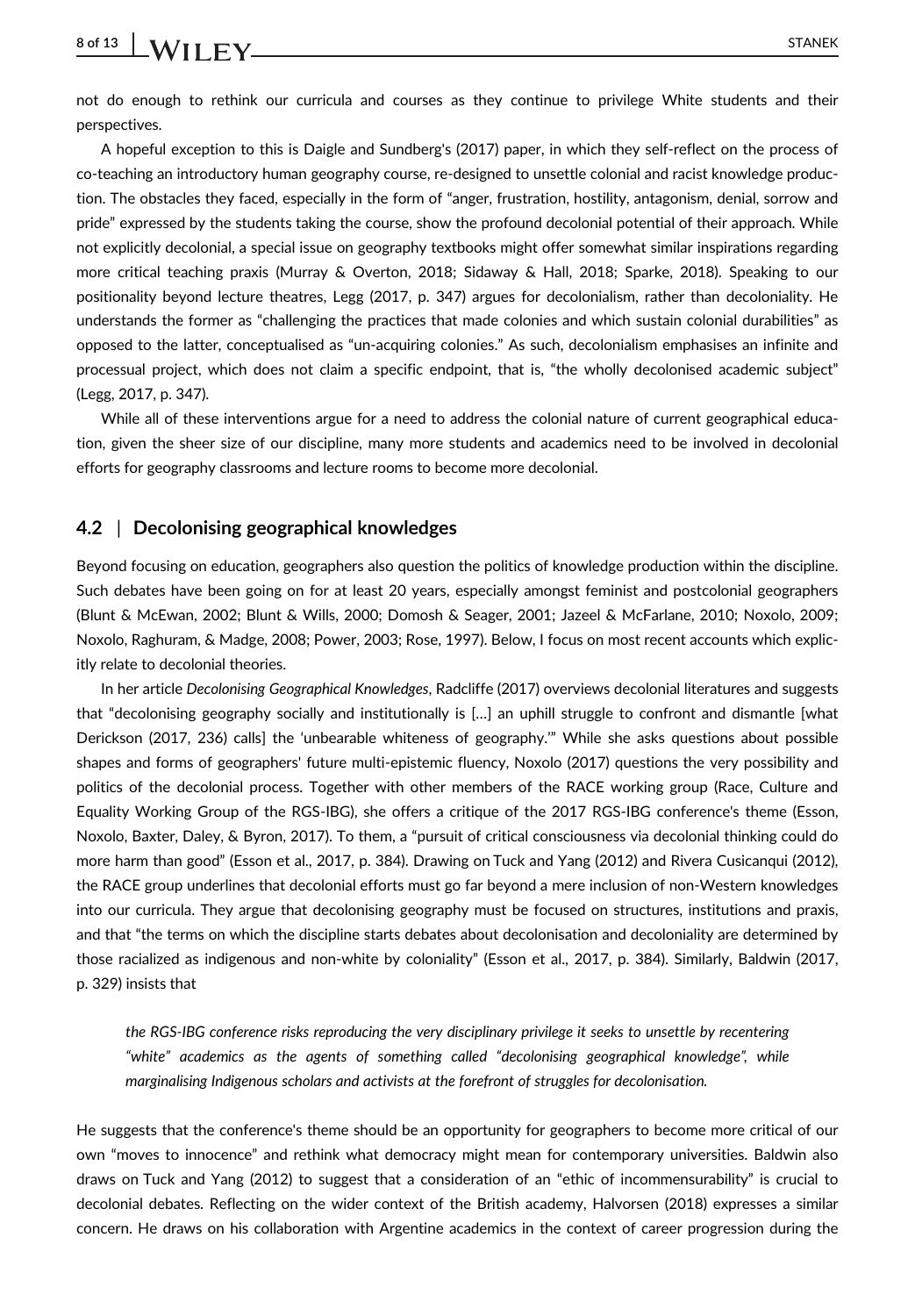post-PhD period and suggests that "current enthusiasm with southern epistemologies may be paving the way for the intensification of epistemic expropriation" (Halvorsen, 2018, p. 11). Developing the latter concept in detail, he suggests that recent efforts to include non-Western epistemologies in Western academia might strengthen the "Anglophone hegemony in 'international' geography" (Halvorsen, 2018). While critical of the potential pitfalls of the 2017 RGS-IBG conference theme, Jazeel (2017) draws attention to what might go unnoticed in the light of the numerous productive critiques of the decolonising project. Namely, that the mainstreaming of geography's decolonial imperative "invites us all as disciplinary geographers to share what the anthropologist Scott (2004) cited in Jazeel (2017, p. 334) calls a 'problem space,'" or a space of contestation where a debate on how to go about a task, rather than whether to undertake it, is the subject of debate. Jazeel (2017) argues that "the performative effect of this imperative-made-conference-theme is that the ongoing coloniality of geographical knowledge production is not only widely accepted, it is also now every geographer's problem." Critical debates around the meaning and shape of decolonial geographical education and knowledge production must be kept alive. Not only must we not stop debating decolonial education, but we must also make sure to translate our debates into educational praxis. To this end that in the next section, I outline a number of research directions, related both to theory and praxis, that geographers could consider as we continue thinking about opportunities and limits of decolonial initiatives.

## **5** | **CONCLUSION AND DIRECTIONS FOR FUTURE RESEARCH**

In the previous section, I have outlined how groups of geographers negotiate the meaning and shape of the decolonising project within our discipline. While all their contributions carry important messages regarding the logics, contradictions, and limits of decoloniality, this cannot be the end of debates about decolonial education within our discipline. As Jazeel (2017) points out, we can no longer be indifferent to the decolonial imperative, which now goes well beyond specific subdisciplines. We cannot treat decoloniality as a parochial business, or a project solely related to one conference or one particular decolonial approach. While I agree with the line of critique that highlights the limits of understanding decolonisation as mere inclusion of non-Eurocentric knowledges in our curricula, that critique must not be understood as an excuse for us to refrain from engaging in decolonial praxis. We should not forget that decolonial education goes well beyond decolonial theory and academic arguments, as it has to do with grassroots initiatives, primarily by Black, Indigenous, First Nations, Minority Ethnic students around the world, including in the United Kingdom. When these movements argue for an end to the privileging of White, male, heterosexual, European perspectives, they do not just refer to their representation in the curricula. These perspectives are clearly privileged through the wider politics, economics, and culture of the neoliberal academic model. Consequently, I conclude this review by inviting geographers to consider the following questions:

- 1 Given our privileged position, we are not the primary agents of decoloniality. What *is* our position within the colonial/neoliberal academic machine, and what responsibilities does it carry? Is it possible for us (and if so, how) to support decolonial struggles? For example, Cupples (2019, pp. 1–2) argues that the resurgence of decolonial campaigns at contemporary westernised universities is connected to a "profound conjunctural crisis" in which racist, neoliberal, and (re)colonilzing politics negotiate "anti-capitalist, feminist and decolonial" visions of the world. Based on this analysis, students and academics are uniquely positioned within the crisis. Is it possible (and if so, how) to negotiate the (re)colonising politics of neoliberalising academia with our own progressive commitments?
- 2 What would a pedagogical praxis that is attentive to calls for a change in *terms of the conversation* rather than just its *content* entail? What needs to change for such praxis to be enacted within ramifications of contemporary educational institutions?
- 3 What would a decolonial approach to geographical education look like, especially in terms of praxis, if it was to engage with ideas and methods formulated in other fields, such as decolonial pedagogy (Andreotti, Stein, Ahenakew, & Hunt, 2015; de Lissovoy, 2010, 2017; Smith et al., 2019; Stein, 2018; Wane & Todd, 2018; see also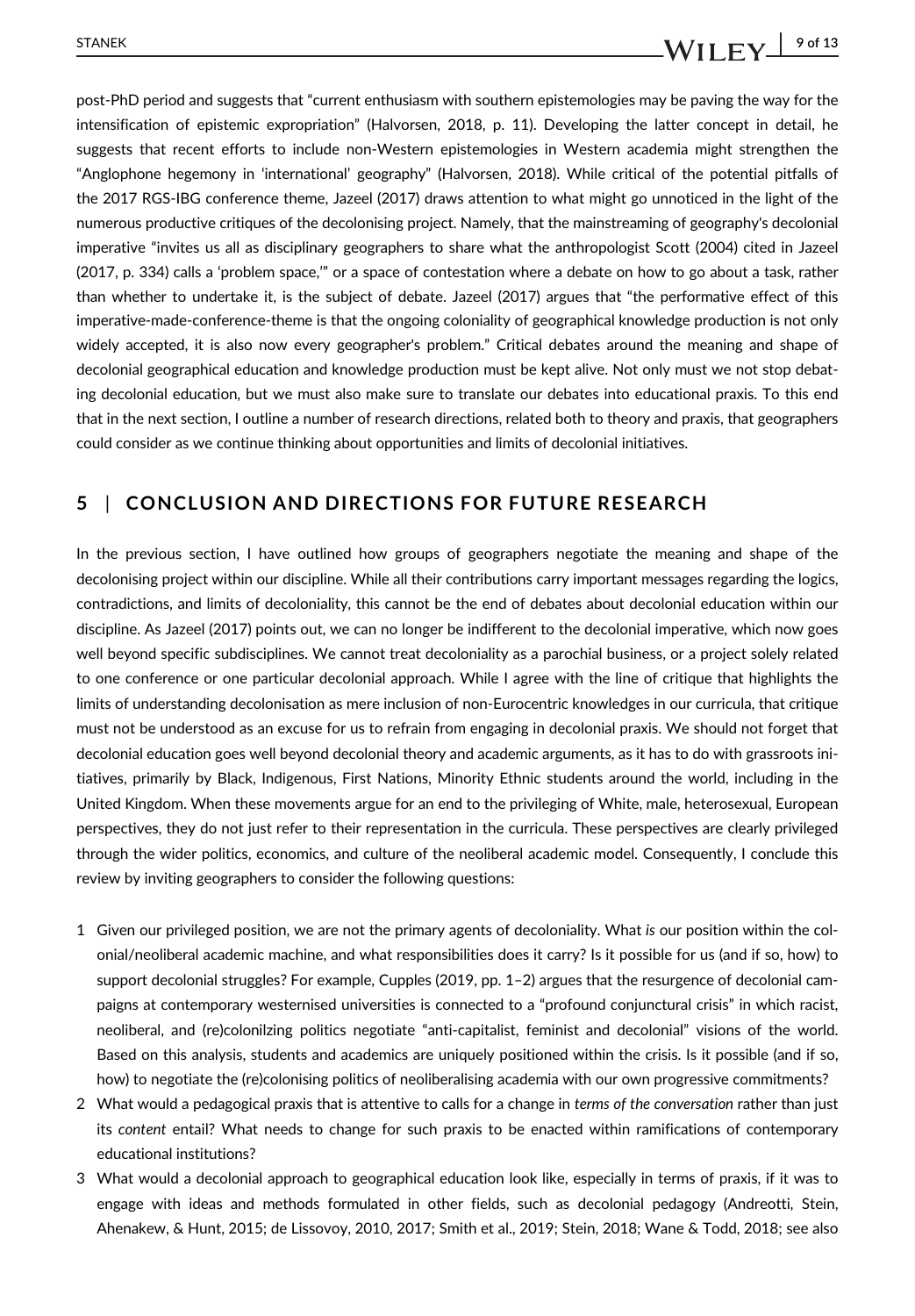10 of 13 **WII FV** STANEK

*Decolonization: Indigeneity, Education & Society* journal) or sociology (Bhambra et al., 2018; De Sousa Santos, 2017; Tamdgidi, 2012)?

- 4 Decolonial scholarship clearly indicates pluriverse as an alternative, decolonial world, in which "many worlds fit," to borrow from the Zapatistas. Such pluriverse cannot be mistaken for anything goes liberalism, the latter being underpinned by knowledges which claim universality and define for all. How do we, as geographers, make sure that the distinction between pluriverse and laissez-faire liberalism is clear? What tools (practical and theoretical) do we need, to identify knowledges, which aim to re-colonise? How do we establish solidarity, which at the same time unpacks Western epistemic privilege and does not overly romanticise non-Western knowledges?
- 5 According to Desai (2017), 55,600 high school students took A-level Geography in 2014 alone (a number which has most likely increased significantly since then). As academics who both explicitly consult and implicitly shape high school curricula, do we not have a responsibility to disrupt White, Eurocentric, heterosexual claims to universality frequently reproduced in geography classrooms around the United Kingdom and beyond? How could we do this?
- 6 Vast majority of geographers' responses to decolonial debates come from human geographers. Given a strong emphasis on land, interdisciplinarity, and alternative methodologies, what would a decolonial physical geography entail?
- 7 Rather than a mode of thought, decoloniality is "a way" and "praxis" (Mignolo & Walsh, 2018, p. 5). Or, to use Alexander's (2005, p. 17) term, it is about learning to find ways of being "more fully human" in the world. To what extent are we, as students, teachers, researchers, lecturers, and professors, relating to and working with each other every day in a way that is underpinned by lessons learned from colonial oppressions and grassroots decolonial struggles?

#### **ACKNOWLEDGEMENT**

I would like to acknowledge the financial support of the ESRC doctoral studentship, which provides essential funding for my research.

#### **ENDNOTE**

 $1$  Given that everyone has a particular positionality, arguably everyone is indigenous to somewhere. Throughout the article, I use the term indigenous scholars to denote those academics who identify as belonging to indigenous groups defined in relation to colonial contexts; they also often engage with non-Eurocentric epistemologies through their scholarly work.

#### **ORCID**

*Marcin B. Stanek* **<https://orcid.org/0000-0001-7412-5330>** 

#### **REFERENCES**

- Alexander, J. M. (2005). *Pedagogies of crossing: Meditations on feminism, sexual politics, memory, and the sacred*. Durham, NC: Duke University Press.<https://doi.org/10.1215/9780822386988>
- Andreotti, V., Stein, S., Ahenakew, C., & Hunt, D. (2015). Mapping interpretations of decolonization in the context of higher education. *Decolonization: Indigeneity, Education & Society*, *4*, 21–40.
- Arday, J., & Mirza, H. S. (Eds.) (2019). *Dismantling race in higher education: Racism, whiteness and decolonising the academy*. Basingstoke: Palgrave Macmillan.
- Asher, K. (2013). Latin American decolonial thought, or making the subaltern speak. *Geography Compass*, *7*, 832–342. <https://doi.org/10.1111/gec3.12102>
- Baldwin, A. (2017). Decolonising geographical knowledges: The incommensurable, the university and democracy. *Area*, *49*, 329–331.<https://doi.org/10.1111/area.12374>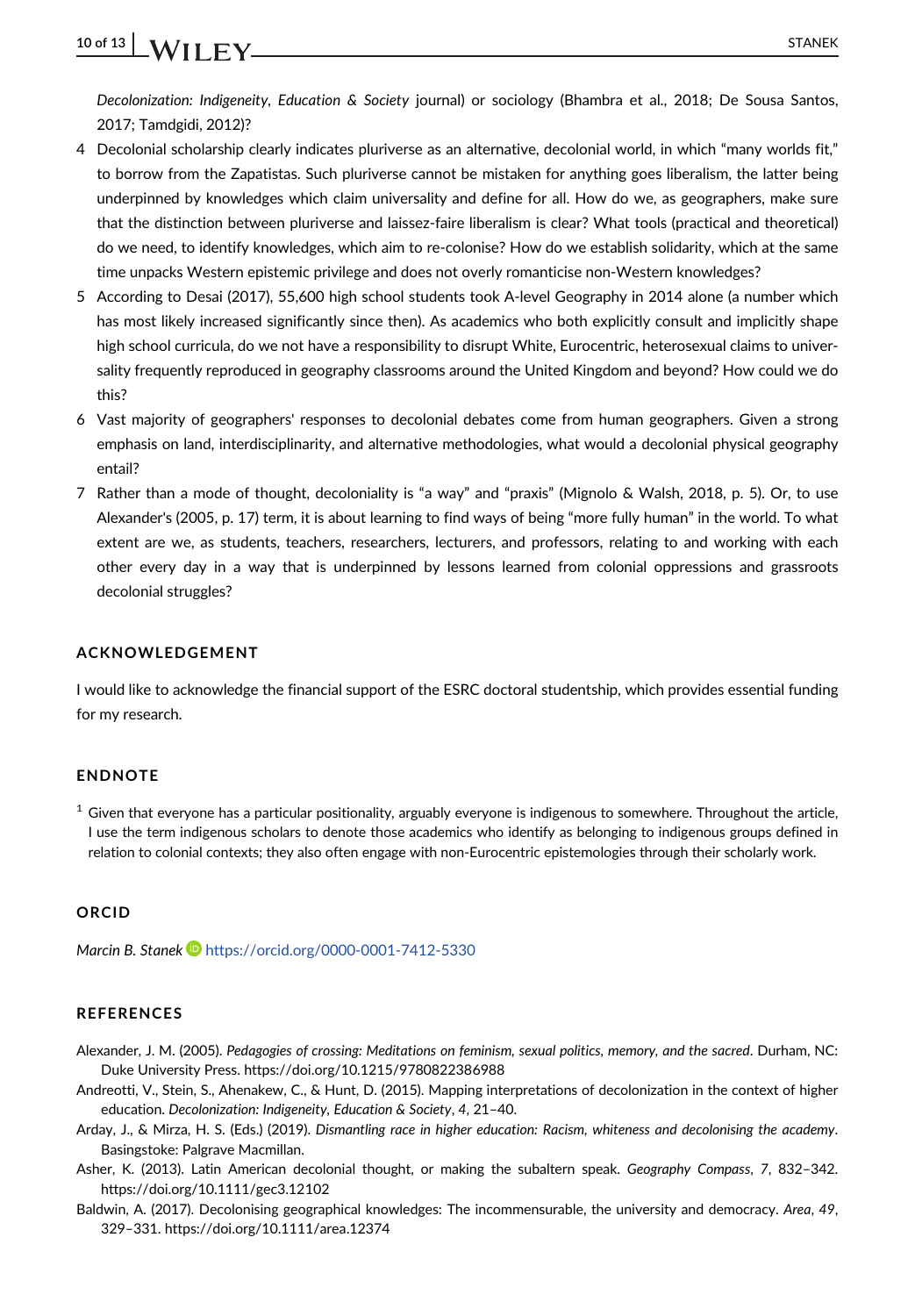- Bhambra, G. K. (2014). Postcolonial and decolonial dialogues. *Postcolonial Studies*, *17*, 115–121. [https://doi.org/10.1080/](https://doi.org/10.1080/13688790.2014.966414) [13688790.2014.966414](https://doi.org/10.1080/13688790.2014.966414)
- Bhambra, G. K., Gebrial, D., & Nis¸ancıoglu, K. (Eds.) (2018). *Decolonising the university*. London: Pluto Press.

Blunt, A., & McEwan, C. (Eds.) (2002). *Postcolonial geographies*. New York and London: Continuum.

- Blunt, A., & Wills, J. (2000). *Dissident geographies: An introduction to radical ideas and practice*. Harlow: Prentice Hall.
- Castro Gomez, S. (2003). *La Hybris del Punto Cero: Ciencia, Raza e Ilusración en la Nueva Granada (1750–1816)*. Bogotá: Editora Pontifica de la Universidad Javeriana.
- Chambers, C. (2008). Where are we? Finding common ground in a curriculum of place. *Journal of the Canadian Association for Curriculum Studies*, *6*(2), 113–128.
- Cote-Meek, S. (2014). *Colonized classrooms: Racism, trauma and resistance in post-secondary education*. Halifax: Fernwood Publishing.
- Cupples, J. (2019). Introduction: Coloniality resurgent, coloniality interrupted. In J. Cupples, & R. Grosfoguel (Eds.), *Unsettling Eurocentrism in the Westernized University* (pp. 1–22). London and New York: Routledge.
- Cupples, J., & Glynn, K. (2014). Indigenizing and decolonizing higher education on Nicaragua's Atlantic Coast. *Singapore Journal of Tropical Geography*, *35*, 56–71.<https://doi.org/10.1111/sjtg.12051>
- Cupples, J., & Grosfoguel, R. (Eds.) (2019). *Unsettling Eurocentrism in the Westernized University*. London and New York: Routledge.
- Daigle, M., & Sundberg, J. (2017). From where we stand: unsettling geographical knowledges in the classroom. *Transactions of the Institute of British Geographers*, *42*, 338–341.<https://doi.org/10.1111/tran.12201>
- de Jong, S., Icaza, R., & Rutazibwa, O. (Eds.) (2019). *Decolonization and feminisms in global teaching and learning*. London and New York: Routledge.
- de Lissovoy, N. (2010). Decolonial pedagogy and the ethics of the global. *Discourse: Studies in the Cultural Politics of Education*, *31*, 279–293.<https://doi.org/10.1080/01596301003786886>
- de Lissovoy, N. (2017). Against reconciliation: Constituent power, ethics, and the meaning of democratic education. *Power and Education*, *10*, 125–138.<https://doi.org/10.1177/1757743817718212>
- De Sousa Santos, B. (2010). *Epistemologias del Sur*. Ciudad de Mexico: Siglo XXI.
- De Sousa Santos, B. (2012). The university at a crossroads. *Human Architecture: Journal of the Sociology of Self-Knowledge*, *10*, 7–19.
- De Sousa Santos, B. (2017). *Decolonising the university: The challenge of deep cognitive justice*. Newcastle upon Tyne: Cambridge Scholars Publishing.
- Derickson, K. (2017). Urban geography II: Urban geography in the age of Fergusson. *Progress in Human Geography*, *41*, 230–244.<https://doi.org/10.1177/0309132515624315>
- Desai, V. (2017). Black and Minority Ethnic (BME) student and staff in contemporary British Geography. *Area*, *49*, 320–323. <https://doi.org/10.1111/area.12372>
- Domosh, M., & Seager, J. (2001). *Putting women in place: Feminist geographers make sense of the world*. New York: The Guilford Press.
- Elliott-Cooper, A. (2017). "Free, Decolonised Education"—A lesson from the South African student struggle. *Area*, *49*, 332–334.<https://doi.org/10.1111/area.12375>
- Escobar, A. (2017). *Designs for the pluriverse: Radical interdependence, autonomy and the making of worlds*. Durham, NC: Duke University Press.
- Esson, J. (2018). "The why and the white": Racism and curriculum reform in British geography. *Area*, *00*, 1–8. [https://doi.](https://doi.org/10.1111/area.12475) [org/10.1111/area.12475](https://doi.org/10.1111/area.12475)
- Esson, J., Noxolo, P., Baxter, R., Daley, P., & Byron, M. (2017). The 2017 RGS-IBG chair's theme: Decolonising geographical knowledges, or reproducing coloniality? *Area*, *49*, 384–388.<https://doi.org/10.1111/area.12371>
- Fanon, F. (1963). *The wretched of the earth*. New York: Grove Press.
- Federici, S. (2004). *Caliban and the witch: Women, the body and primitive accumulation*. New York: Autonomedia.
- Freire, P. (1970). *Pedagogy of the oppressed*. London: Penguin Books.
- Freire, P. (1978). *Pedagogy in process: The letters to Guinea-Bissau*. New York: The Seabury Press.
- Freire, P. (Ed.) (1985). *The politics of education: Culture, power, and liberation*. Westport, CT: Bergin & Garvey. [https://doi.org/](https://doi.org/10.1007/978-1-349-17771-4) [10.1007/978-1-349-17771-4](https://doi.org/10.1007/978-1-349-17771-4)
- Gotkowitz, L. (Ed.) (2011). *Histories of race and racism: The Andes and Mesoamerica from colonial times to the present*. Durham, NC: Duke University Press.<https://doi.org/10.1215/9780822394334>
- Grosfoguel, R. (2007). The epistemic-decolonial turn: Beyond political-economy paradigms. *Cultural Studies*, *21*, 211–223. <https://doi.org/10.1080/09502380601162514>
- Grosfoguel, R. (2012a). Decolonizing Western Universalisms: Decolonial pluriversalism from Aimé Césaire to the Zapatistas. *Transmodernity: Journal of Peripheral Cultural Production of the Luso-HispanicWorld*, *1*, 87–104.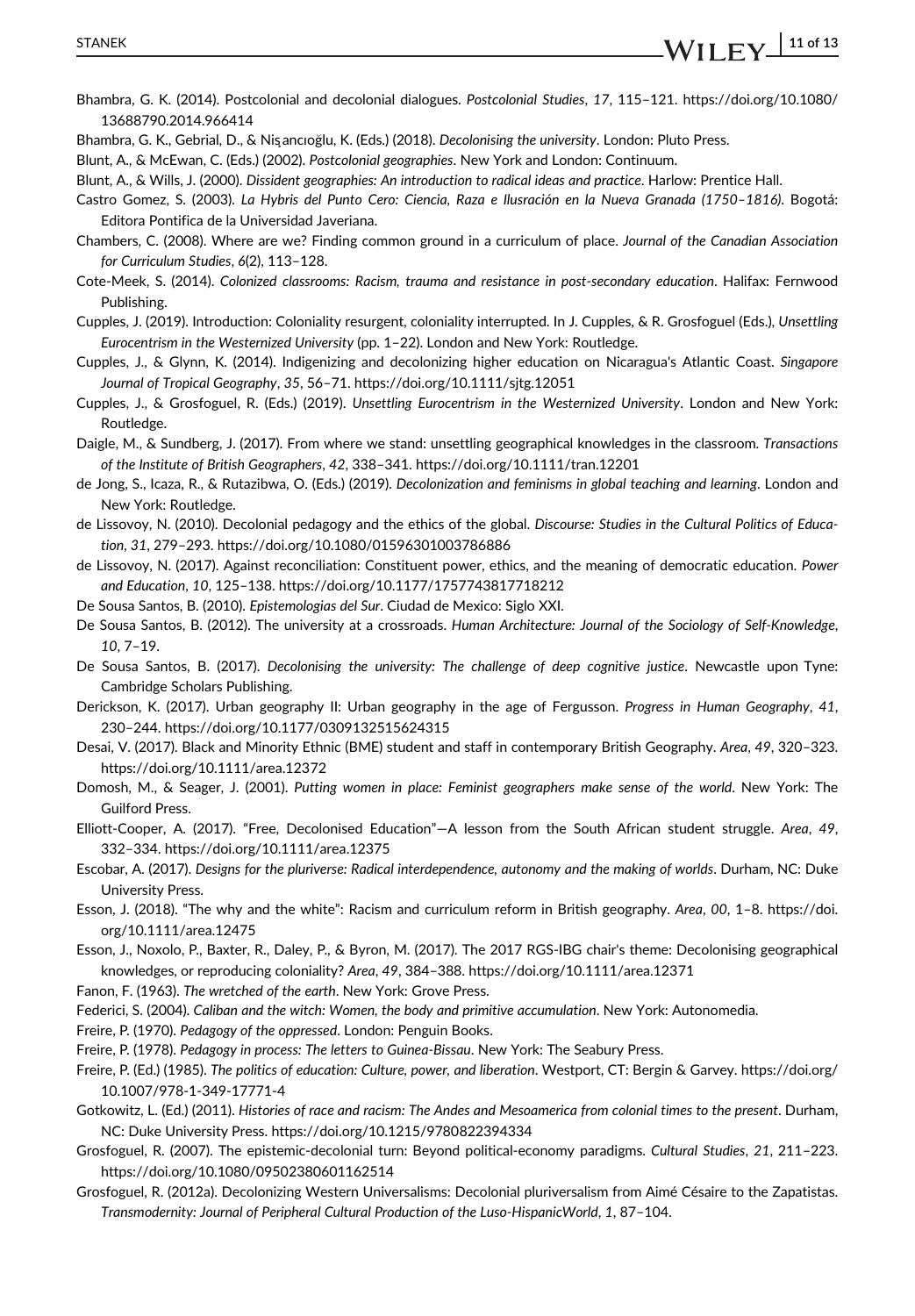- Grosfoguel, R. (2012b). The dilemmas of ethnic studies in the United States: Between liberal multiculturalism, identity politics, disciplinary colonization, and decolonial epistemologies. *Human Architecture: Journal of the Sociology of Self-Knowledge*, *10*, 81–90.
- Grosfoguel, R. (2013). The structure of knowledge in Westernized universities: Epistemic racism/sexism and the four genocides/epistemicides of the long 16th century. *Human Architecture: Journal of the Sociology of Self-Knowledge*, *11*, 73–90.

Halvorsen, S. (2018). Cartographies of epistemic expropriation: Critical reflections on learning from the south. *Geoforum*, *95*, 11–20.<https://doi.org/10.1016/j.geofroum.2018.06.018>

Hooks, B. (1991). *Yearning: Race, gender, and cultural politics*. London: Turnaround.

Hooks, B. (1994). *Teaching to transgress: Education as the practice of freedom*. London and New York: Routledge.

- Hooks, B. (2003). *Teaching community: A pedagogy of Hope*. London and New York: Routledge.
- Jazeel, T. (2017). Mainstreaming geography's decolonial imperative. *Transactions of the Institute of British Geographers*, *42*, 334–337.<https://doi.org/10.1111/tran.12200>
- Jazeel, T., & McFarlane, C. (2010). The limits of responsibility: A postcolonial politics of academic knowledge production. *Transactions of the Institute of British Geographers*, *35*, 109–124.<https://doi.org/10.1111/j.1475-5661.2009.00367.x>
- Kuokkanen, R. (2007). *Reshaping the university: Responsibility, indigenous epistemes, and the logic of the gift*. Vancouver and Toronto: UBC Press.
- Legg, S. (2017). Decolonialism. *Transactions of the Institute of British Geographers*, *42*, 345–348. [https://doi.org/10.1111/](https://doi.org/10.1111/tran.12203) [tran.12203](https://doi.org/10.1111/tran.12203)
- Lopes Cardozo, M. T. A. (2011). *Future teachers and social change in Bolivia: Between decolonisation and demonstration*. Delft: Eburon.
- Maldonado Rocha, M. (2017). *Esbozos de pedagogía libertaria en el altiplano*. La Paz: Plural.
- Maldonado Torres, N. (2007). On the coloniality of being: Contributions to the development of a concept. *Cultural Studies*, *21*, 240–270.<https://doi.org/10.1080/09502380601162548>
- Mbembe, A. (2016). Decolonizing the university: New directions. *Arts and Humanities in Higher Education*, *15*, 29–45. <https://doi.org/10.1177/1474022215618513>
- McIlwaine, C., & Bunge, D. (2018). Placing diversity among undergraduate Geography students in London: Reflections on attainment and progression. *Area*, *00*, 1–8.<https://doi.org/10.1111/area.12506>
- Mignolo, W. (2009). Coloniality: The darker side of modernity. In S. Breitwieser, C. Klinger, & W. Mignolo (Eds.), *Modernologies. Contemporary artists researching modernity and modernism* (pp. 39–49). Barcelona: MACBA.
- Mignolo, W., & Walsh, C. (2018). *On decoloniality: Concepts, analytics, praxis*. Durham, NC: Duke University Press. [https://](https://doi.org/10.1215/9780822371779) [doi.org/10.1215/9780822371779](https://doi.org/10.1215/9780822371779)
- Murray, W. E., & Overton, J. (2018). Globalisation is not spelt with a zed—Geography texts for and from Oceania. *Area*, *50*, 63–65.<https://doi.org/10.1111/area.12403>
- Noxolo, P. (2009). "My paper, my paper": Reflections on the embodied production of postcolonial geographical responsibility in academic writing. *Geoforum*, *40*, 55–65.<https://doi.org/10.1016/j.geoforum.2008.06.008>
- Noxolo, P. (2017). Introduction: Decolonising geographical knowledge in a colonised and re-colonising postcolonial world. *Area*, *49*, 317–319.<https://doi.org/10.1111/area.12370>
- Noxolo, P., Raghuram, P., & Madge, C. (2008). 'Geography is pregnant' and 'geography's milk is flowing': Metaphors for a postcolonial discipline? *Environment and Planning D: Society and Space*, *26*, 146–168.<https://doi.org/10.1068/d81j>
- NUSConnect (2019, July 17) #LiberateMyDegree. Retrieved from: [https://www.nusconnect.org.uk/campaigns/](https://www.nusconnect.org.uk/campaigns/liberatemydegree) [liberatemydegree](https://www.nusconnect.org.uk/campaigns/liberatemydegree)
- Patzi, F. (1999). Etnofagia estatal: Modernas formas de violencia simbolica. *Bulletin de Instituto Frances de Estudios Andines*, *28*(3), 535–559.
- Power, M. (2003). *Rethinking development geographies*. London and New York: Routledge.
- PROCEP (Ed.) (1993). *Descolonizando la Educación*. La Paz: Procep.
- Radcliffe, S. A. (2017). Decolonising geographical knowledges. *Transactions of the Institute of British Geographers*, *42*, 329–333.<https://doi.org/10.1111/tran.12195>
- Rhodes Must Fall Oxford (Ed.) (2018). *Rhodes must fall: The struggle to decolonize the racist heart of empire*. London: Zed **Books**
- Rhodes Must Fall Oxford (2019, July 17) RMF Oxford: Our Aim. Retrieved from:<https://rmfoxford.wordpress.com/about/> Rivera Cusicanqui, S. (2010). *Violencias (re) encubiertas en Bolivia*. La Paz, Bolivia: La Mirada Salvaje.
- Rivera Cusicanqui, S. (2012). Ch'ixinakax utxiwa: A reflection on the practices and discourses of decolonization. *South Atlantic Quarterly*, *111*, 95–109.<https://doi.org/10.1215/00382876-1472612>
- Rose, G. (1997). Situating knowledges: Positionality, reflexivities and other tactics. *Progress in Human Geography*, *21*, 305–320.<https://doi.org/10.1191/030913297673302122>
- Saavedra, I. (2014). *Autodescolonización*. Bolivia: el Luchazo Films.